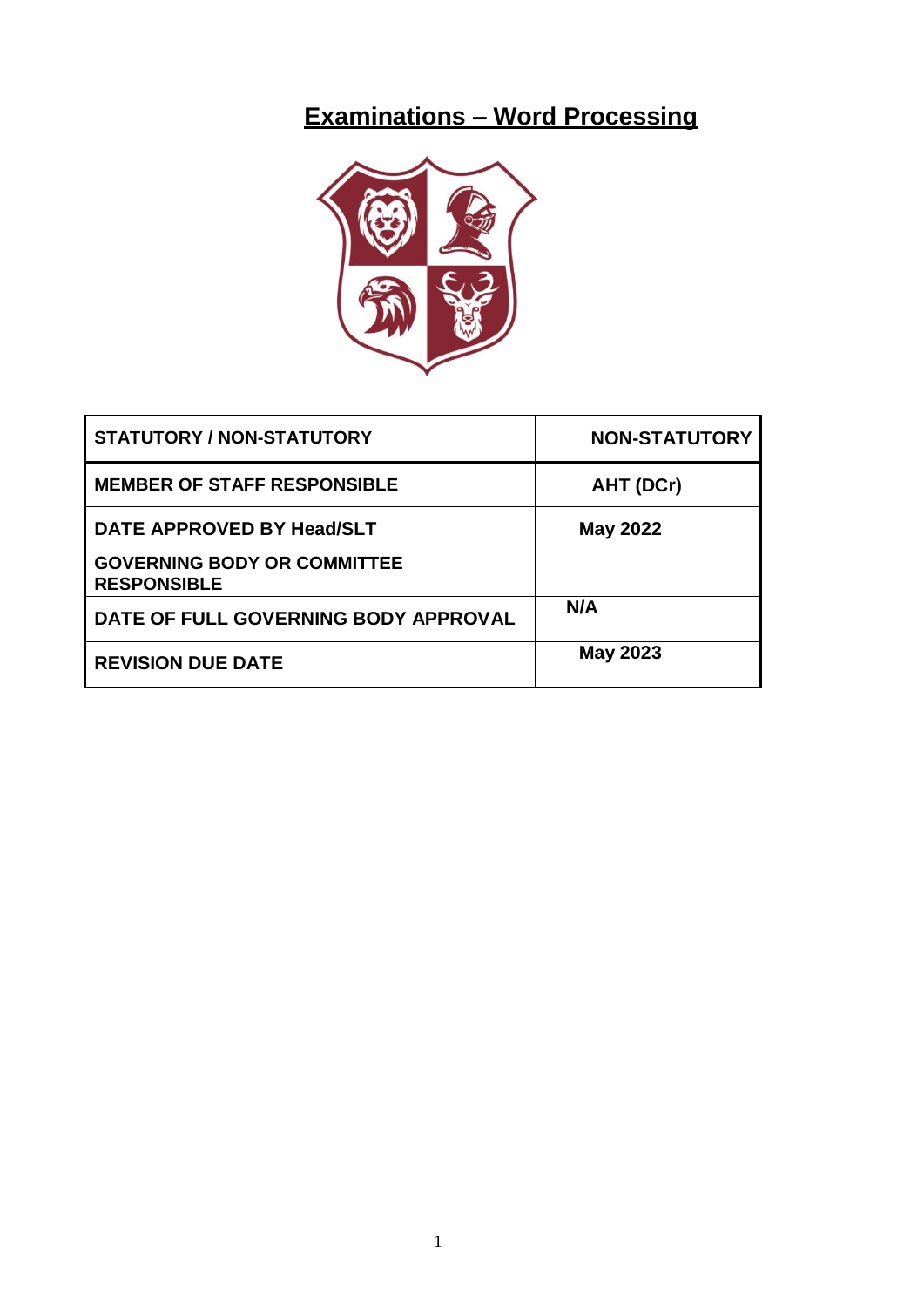The policy is divided into sections:

- 1. Introduction/Purpose of the policy
- 2. Principles of the policy
- 3. The use of a word processor (WP)
- 4. Word processors and their programmes
- 5. Accommodating word processors in exams
- 6. Appendix 1 Criteria for awarding and allocating word processors for examinations

#### **Introduction/Purpose**

This policy sets out our approach on the use of word processors in examinations and assessments, according to the updated Joint Council for Qualifications regulations and guidance contained in the publication of Access Arrangements and Reasonable Adjustments (AA & RA).

### **Principles in using a word processor**

Noadswood complies with the chapter 4 of the AA & RA – **Managing the needs of candidates with disabilities and principles for the centre.**

(4.2.1) The purpose of using a word processor is to ensure where possible, that barriers to an assessment are removed for a disabled candidate preventing them from being placed at a substantial disadvantage due to persistent and significant difficulties. The use of a WP is only permitted whilst ensuring the integrity of the assessment is maintained, at the same time as providing access to assessments for a disabled candidate.

(4.2.2) The use of a WP is not granted where it will compromise the assessment objectives of the specification in question.

(4.2.3) Candidates may not require the use of a word processor in each specification. Subjects and their methods of assessments vary, leading to different demands of our candidates, the need for the use of a word processor is considered on a subject-by-subject basis by the SENCo.

(AA 4.2.4) The use of a word processor should be processed at the start of the course, having firmly established a picture of need and normal ways of working during years 7-9.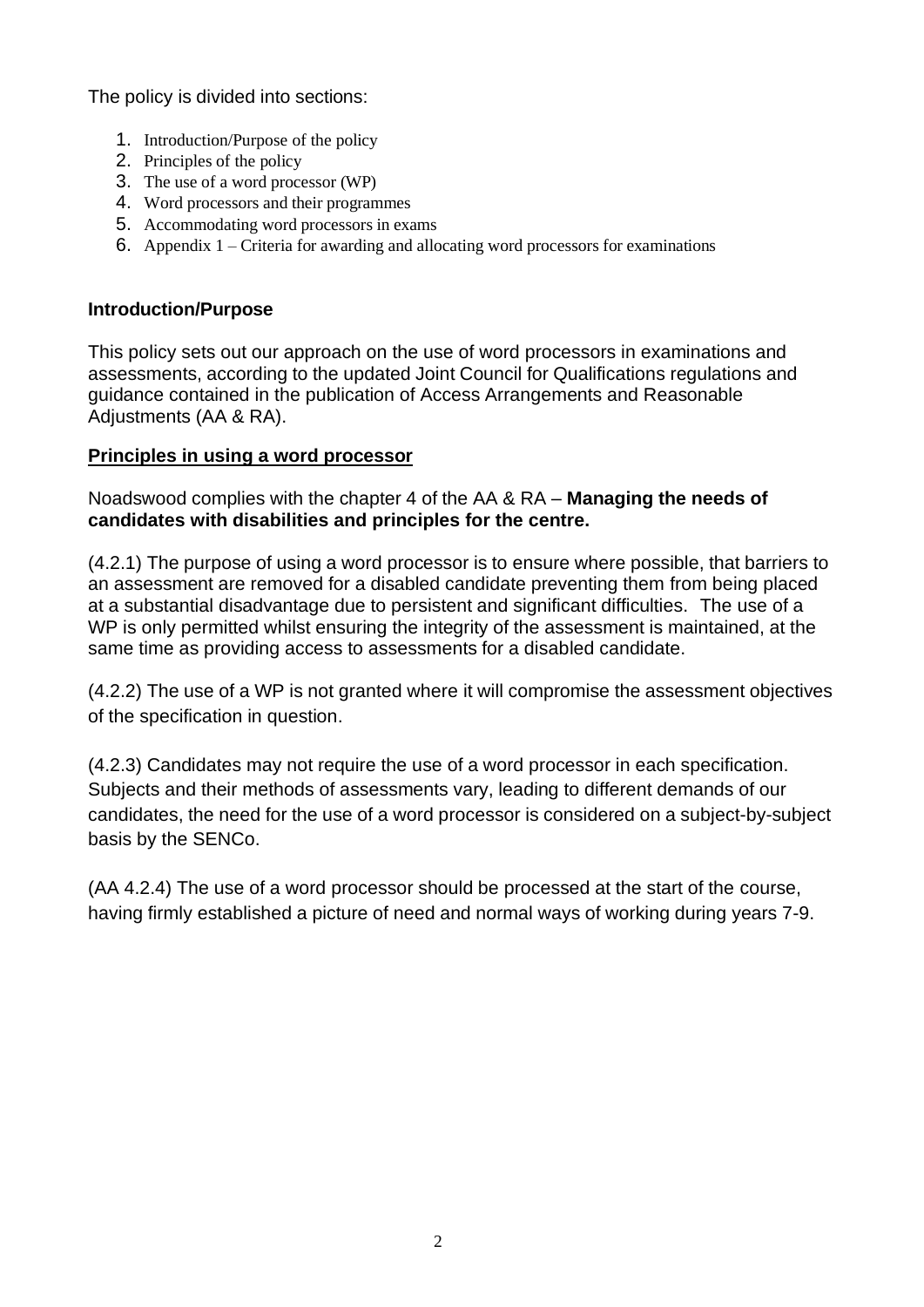However, in the event of a temporary injury or impairment, or a diagnosis of a disability or manifestation of an impairment relating to an existing disability arising after the start of the course, the use of a word processor should be applied for as soon as is practicable.

(AA 4.2.5) The use of a word processor for candidates is only granted if it reflects the support given to the candidate as their 'normal way of working', which is defined as support:

- in the classroom (where appropriate); or
- working in small groups for reading and/or writing
- literacy support lessons;
- literacy intervention strategies;
- in internal trial school examinations
- mock examinations

The only exceptions to the above would be a temporary injury or impairment.

(4.2.6) As subjects vary, leading to different demands of the candidate, support may be needed in just one or two subjects or all. Evidence is needed for every subject to show a history of WP usage. It cannot suddenly be used at the time of the exam.

(4.2.7) The SENCo and assessor must work with teaching and support staff and the exams officer to ensure that a WP is used for internal school tests, mock examinations and formal examinations. The candidate must have appropriate opportunities to practise using a WP before their first exam.

(4.2.8) If the candidate has never made use of the WP that is provided then this is not their 'normal way of working'. Taking this into account the SENCo may consider withdrawing the use of a WP, provided the candidate will not be placed at a substantial disadvantage.

# **The use of a word processor**

Noadswood complies with AA chapter 5 *Access arrangements and adjustments* as follows:

(5.8.1) Centres are allowed to provide a WP with the spelling and grammar check facility/predictive text disabled (switched off) to a candidate where it is their normal way of working. The use of a word processor to a candidate if it is appropriate to their needs (for example, the quality of language significantly improves as a result of using a word processor due to problems with planning and organisation when writing by hand).

(5.8.2) The use of WP in non-examination assessment components will be considered standard practice unless prohibited by the specification.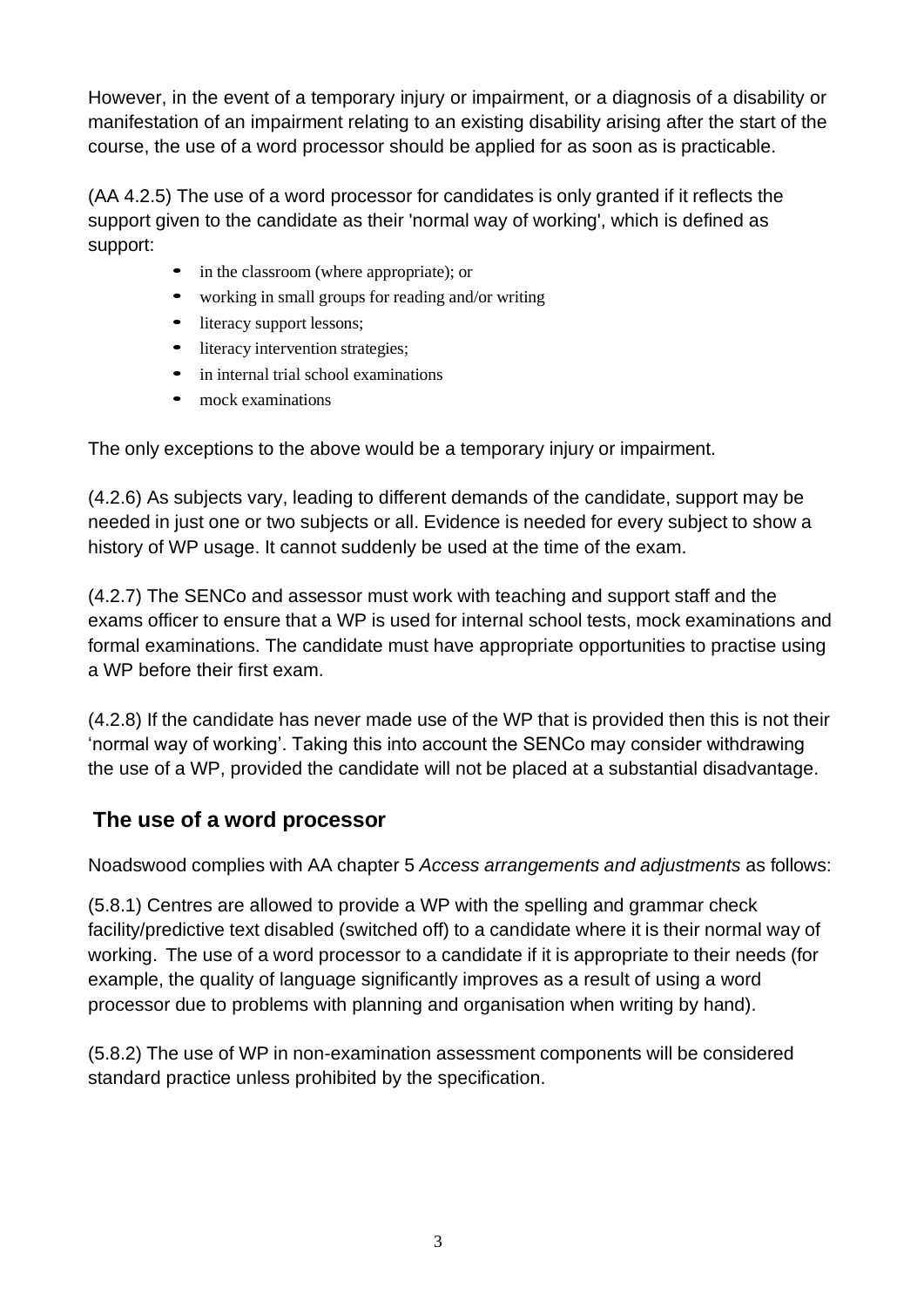### (5.8.3)

- It is permissible to use a word processor in an examination to type certain questions, i.e. those requiring extended writing, and handwrite shorter answers
- The centre is aware that examinations which have a significant amount of writing, as well as those that place a greater demand on the need to organise thought and plan extended answers, are those where candidates will frequently need to type. Examinations which require more simplistic answers are often easier to handwrite within the answer booklet. The candidate avoids the difficulty of visually tracking between the question paper and screen.

### (5.8.4)

- In all cases, ensure that a word processor cover sheet is completed and included in each candidate's typed script (according to the instructions issues by the individual awarding body).
- It does not simply grant the use of a word processor to a candidate because he/she prefers to type rather than write or can work faster on a keyboard, or because he/she uses a laptop at home.

### **Word Processors and their programmes**

Noadswood Complies with ICE instructions by ensuring:

- Word processors are used as <sup>a</sup> type-writer, not <sup>a</sup> database, although standard formatting software is permitted
- Word processors are in good working order at the time of the examination
- Word processors are accommodated in such <sup>a</sup> way that other candidates are not disturbed and cannot read another's screen
- Where <sup>a</sup> candidate using <sup>a</sup> word processor is accommodated separately, a separate invigilator is used
- Documents are printed after the examination is over
- Candidates are present to verify that the work printed is their own
- Word processed scripts are inserted/attached to any answer booklet which contains some of the answers (and according to instructions issued by the individual awarding body)
- Word processors are used to produce scripts under secure conditions, and if they are not then the centre is aware that they may be refused by the awarding body.
- Word processors are not used to perform skills that are being assessed
- Candidates are not given access to other applications such as a calculator (where prohibited in the exam)
- Predictive text software or an automatic spelling and grammar check is disabled unless the candidate has been permitted a scribe or they are using voice recognition technology (the script must have a completed scribe cover sheet included), or the awarding body's specification permits the use of automatic spell checking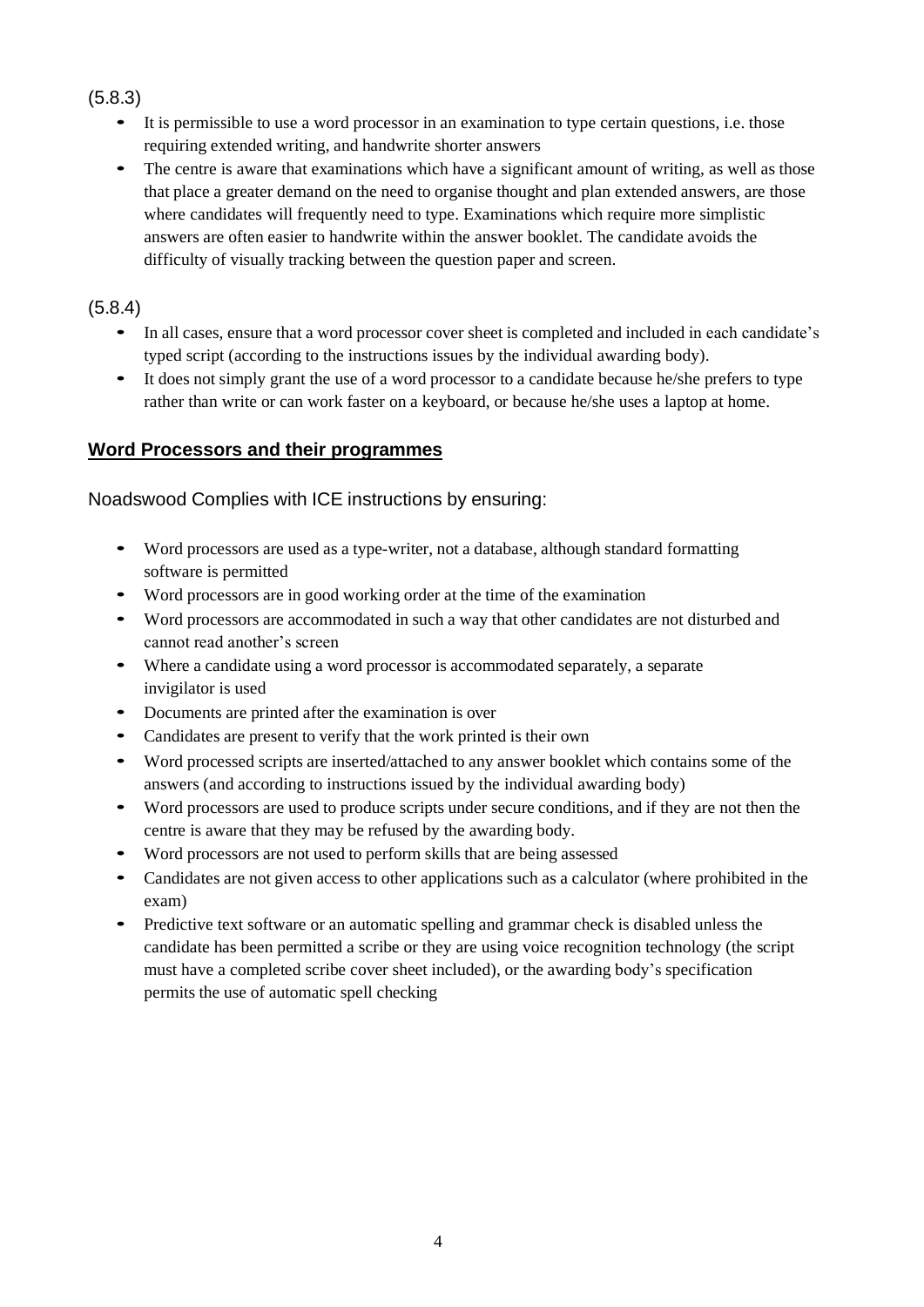• Voice recognition technology is not included on word processors unless the candidate has permission to use a scribe or relevant software

## **Accommodating Word processors in examinations**

- Candidates using word processors (including laptops) are internally accommodated in a separate venue away from the Sports Hall
- Invigilation cover will be suitable and sufficient for the number of candidates in the room